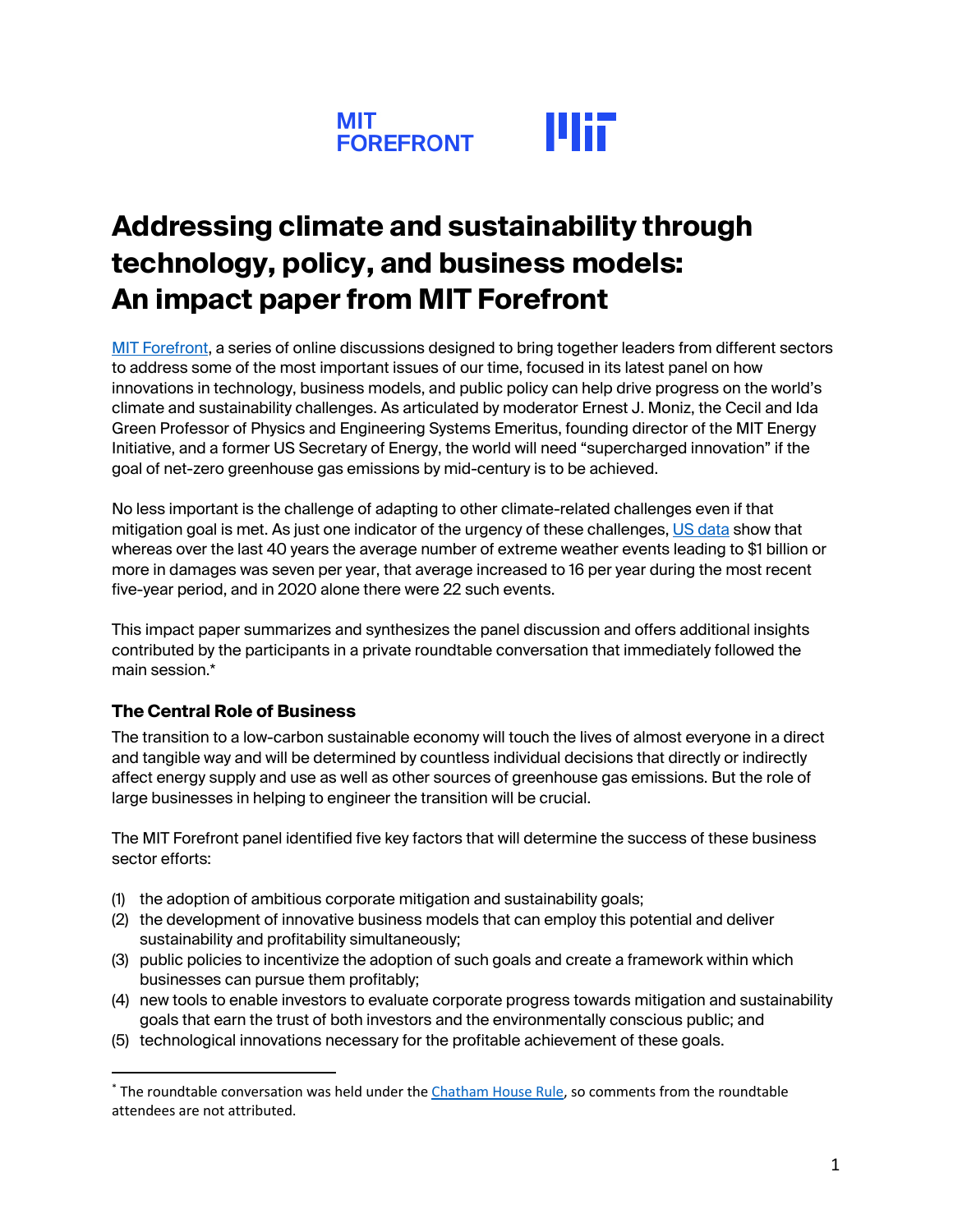These five factors are explored in the following paragraphs.

### **Setting Ambitious Climate Goals**

A growing number of companies are adopting ambitious carbon mitigation goals for themselves and are urging others to do likewise. More than 100 companies, across 25 industries in 16 countries, have signed the [Climate Pledge,](https://www.theclimatepledge.com) which commits them to achieving net-zero annual carbon emissions by 2040. Some companies have set themselves even more ambitious goals. Arvind Krishna, chairman and CEO of IBM, noted that his company intends to achieve net-zero emissions by 2030 and will not rely on carbon offsets to do so. He estimated that 90% of these reductions can be achieved with existing tools and methods.

The path to decarbonization will be longer for petrochemical and other manufacturing businesses that are heavily dependent on fossil fuels. Jim Fitterling, chairman and CEO of Dow, reported that his company is one of 200 of the world's largest corporations that have set a target date of 2050 for netzero emissions.

Jeff Wilke, who retired as CEO of Worldwide Consumer for Amazon in February 2021, the company that cofounded the Climate Pledge, told the group that Amazon's decarbonization strategy is focused on packaging and transportation, and that the toughest challenge is in the transportation sector, where full electrification will be necessary.

There was agreement among the participants that the meaning of "net zero" will need to be clarified, and that the standards for accounting for offsets, in particular, will need tightening.

### **Integrating Innovative Technology into Business Models**

Several of the participants agreed with MIT Vice President for Research Maria T. Zuber's observation that bringing every aspect of the global economy to net-zero carbon will mean going as far as we can, as fast as we can with the tools that are now available while simultaneously investing in new technologies and capabilities that will be required to reach that goal. Even in the absence of new technologies, re-optimizing the use of existing assets—such as transportation fleets—will help companies make progress towards the new decarbonization goals alongside traditional business objectives. Zuber also noted that businesses that champion new technologies can play a pivotal role in making them more palatable to policy makers.

Participants also reported that pursuing decarbonization in combination with other sustainability strategies, such as reducing wastewater generation or packaging waste, often brings mutual benefits. In many cases, however, decarbonization will require more far-reaching changes in business models. Fitterling anticipated the need to site production facilities not only in locations where feedstock costs are lowest, but also in locations closer to the customers in order to reduce transportation-related emissions; however, this in turn will mean learning to produce cost-effectively at smaller scale. When Moniz asked how companies are prioritizing decarbonization strategies relative to investments in greater resilience and adaptation to climate-related disruptions and longer-term changes, Wilke reported that Amazon was investing in both but that reducing emissions was receiving higher priority.

### **Implementing Policy Innovations**

While investments in new business models and new technologies will be essential for the transition to a low-carbon economy, these investments will not occur without the exertion of public authority on a large scale. Even under normal circumstances, it is challenging to introduce new technology into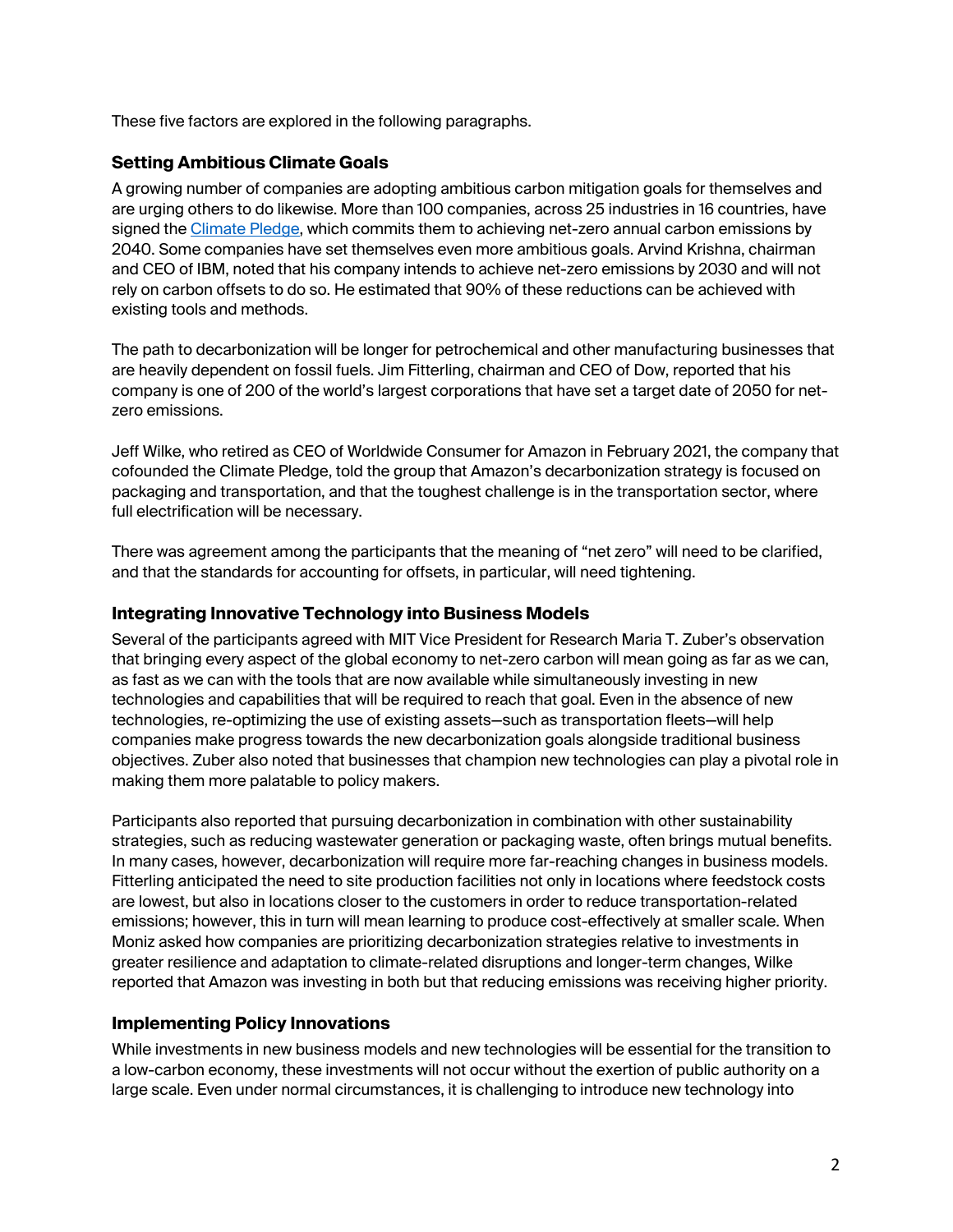commodity markets. In addition, one roundtable participant observed that large companies are skilled at defending their market positions, but they are not always as good at pursuing new opportunities. Clear rules on carbon pricing, clean electricity standards, and energy efficiency standards for buildings, transportation, and appliances will be essential to incentivize the necessary corporate strategies and investments.

Governors, state legislatures, mayors, and city councils will continue to play an important role in climate policy, but the federal role will be the deciding factor. There was broad agreement on the importance of [carbon pricing—](https://climate.mit.edu/explainers/carbon-pricing)as one participant put it, "carbon emissions are the largest externality in the history of the world"—but the participants also noted that border adjustments will be an essential component of a successful domestic carbon-pricing policy and that this will not be easy to achieve. It is problematic that the United States is not leading on carbon pricing. In the absence of comprehensive climate legislation, other countries will question whether US leadership in climate diplomacy will outlast the tenure of this administration. One participant, noting that many people still do not recognize the risks of climate change, argued that the government should do more to support education in this area.

Another participant emphasized the importance of eliminating subsidies for high-emission activities such as dairy and meat production. This includes in developing countries, where there is the potential to leapfrog practices such as factory farming that have long been dominant in developed countries, much as many developing countries have skipped landline phone service and gone straight to cellular communications networks.

# **Earning Trust on All Fronts**

Companies are aware of the need to build trust among often-skeptical members of the public when it comes to the actual impact of their climate strategies, but they must of course also satisfy their investors, who have little appetite for high-cost solutions that may erode competitiveness. Krishna insisted, however, that climate solutions aren't inherently incompatible with rewarding investors, and that in the longer run investments in innovation can deliver both private returns and solve public problems.

Another participant called for simple metrics of the decarbonization status of companies useful for investors, analogous to the Sharpe ratio or the price-to-earnings ratio in corporate finance, and challenged university researchers to develop such tools. Moniz predicted that the Biden administration will elevate the issue of climate risk disclosure in financial regulations. Wilke emphasized the need for detailed accounting of climate impacts—in the case of Amazon, down to every single delivery and package—taking account of lifecycle emissions as well as productsubstitution impacts. He argued that the key to public trust is transparency, science-based standards, and rigorous measures of improvement relative to a well-defined baseline.

# **Prioritizing Technological Innovation**

The panelists strongly agreed on the importance of technological innovation for both advanced and emerging economies. As Krishna noted, the technologies now available are nowhere near sufficient to achieve the net-zero emission goal, and more low-carbon options are urgently needed. Moniz pointed out that while decarbonization of the power sector is essential, in the longer run this will need to be complemented by zero-carbon fuels. One participant emphasized the limits on the role of renewables in low-carbon power grids and saw no prospect for full decarbonization without some version of nuclear technology to provide scalable firm low-carbon power. Moniz suggested that fusion [energy](https://news.mit.edu/2020/physics-fusion-studies-0929) should not be ruled out in this regard and that the outlook for fusion should be much clearer in five years.